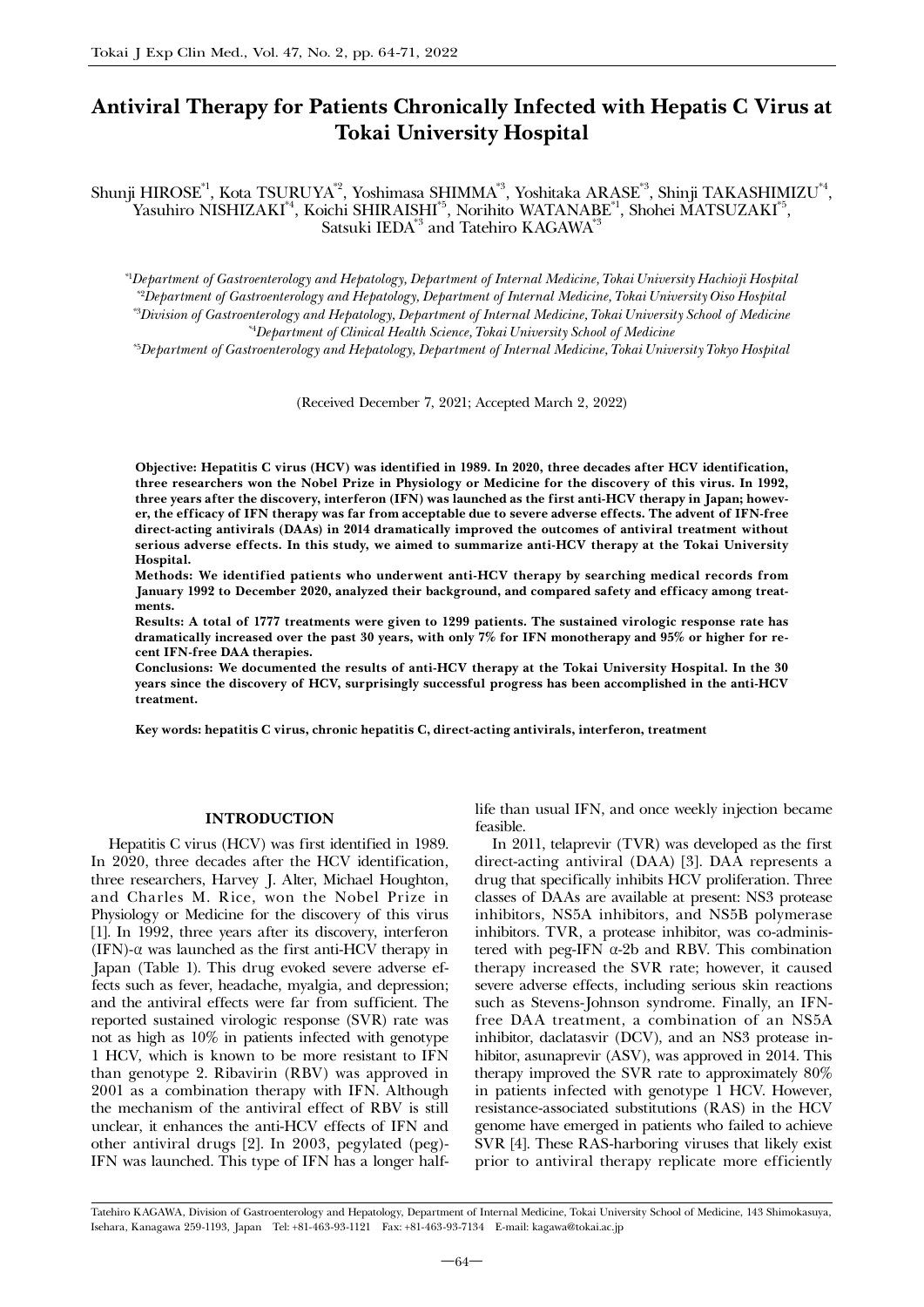| Table 1<br>History of anti-HCV therapy |
|----------------------------------------|
|----------------------------------------|

| Therapy                                                 | Brand name                                          | Company                              | Launch year |
|---------------------------------------------------------|-----------------------------------------------------|--------------------------------------|-------------|
| <b>IFN</b>                                              |                                                     |                                      |             |
| IFN $\alpha$ -2b, recombinant                           | Intron A                                            | Schering-Plough,<br>Merck/Yamanouchi | 1992        |
| IFN $\alpha$                                            | Sumiferon                                           | Sumitomo                             | 1992        |
| IFN $\beta$                                             | Feron                                               | Toray/Dai-ichi                       | 1992        |
| IFN $\alpha$ -2a, recombinant                           | Roferon A, Canferon A                               | Roche, Takeda                        | 1992        |
| IFN $\alpha$                                            | OIF                                                 | Otsuka                               | 1993        |
| IFN $\alpha$                                            | IFN $\alpha$ mochida                                | Mochida                              | 1993        |
| IFN $\beta$                                             | IFN β mochida                                       | Mochida                              | 1994        |
| IFN alfacon-1, recombinant                              | Advaferon                                           | Yamanouchi                           | 2001        |
| peg-IFN α-2a                                            | Pegasys                                             | Chugai                               | 2003        |
| IFN/RBV                                                 |                                                     |                                      |             |
| IFN $\alpha$ -2b, recombinant/RBV                       | Intron A/Rebetol                                    | Schering-Plough, Merck               | 2001        |
| $peg-IFN \alpha-2b/RBV$                                 | Pegintron/Rebetol                                   | Schering-Plough, Merck               | 2004        |
| peg-IFN α-2a/RBV                                        | Pegasys/Copegus                                     | Chugai                               | 2007        |
| IFN/RBV/DAA                                             |                                                     |                                      |             |
| telaprevir $(TVR)/\text{peg-IFN} \alpha-2b/RBV$         | Telavic/Pegintron/Rebetol                           | Mitsubishi Tanabe                    | 2011        |
| simeprevir $(SMV)/\text{peg-IFN} \alpha$ -2a or 2b/RBV  | Sovriad/Pegintron or Pegasys/<br>Rebetol or Copegus | <i>Janssen</i>                       | 2013        |
| vaniprevir (VPV)/peg-IFN $\alpha$ -2b/RBV               | Vanihep/Pegintron/Rebetol                           | <b>MSD</b>                           | 2014        |
| <b>IFN-free DAA</b>                                     |                                                     |                                      |             |
| daclatasvir (DCV)/asunaprevir (ASV)                     | Daklinza/Sunvepra                                   | <b>Bristol Myers Squibb</b>          | 2014        |
| sofosbuvir (SOF)/RBV                                    | Sovaldi/Rebetol                                     | Gilead                               | 2015        |
| sofosbuvir (SOF)/ledipasvir (LDV)                       | Harvoni                                             | Gilead                               | 2015        |
| ombitasvir (OBV)/paritaprevir (PTV)/ritonavir (r)       | Viekirax                                            | AbbVie                               | 2015        |
| elbasvir (EBR)/grazoprevir (GZR)                        | Erelsa/Grazyna                                      | <b>MSD</b>                           | 2016        |
| daclatasvir (DCV)/asunaprevir (ASV)/beclabuvir<br>(BCV) | Ximency                                             | <b>Bristol Myers Squibb</b>          | 2017        |
| glecaprevir (GLE)/pibrentasvir (PIB)                    | Maviret                                             | AbbVie                               | 2017        |
| sofosbuvir (SOF)/velpatasvir (VEL)                      | Epclusa                                             | Gilead                               | 2019        |
| sofosbuvir (SOF)/velpatasvir (VEL)/RBV                  | Epclusa/Rebetol                                     | Gilead                               | 2019        |

with a selective growth advantage in the presence of antiviral therapy and become the dominant species. The RAS in the NS3 and NS5A regions are frequently selected in patients with failure of NS3 and NS5A inhibitor-containing regimens, respectively. Subsequently, many DAAs with higher antiviral efficacy against RAS-harboring HCV have been developed. Currently, anti-HCV regimens consist of a combination of two or three classes of DAAs [5]. In 2017, glecaprevir (GLE)/ pibrentasvir (PIB) was launched. This regimen was the first and only therapy approved for treating patients infected with any genotype. Decompensated cirrhosis was the last hurdle to overcome in anti-HCV therapies. In 2019, sofosbuvir (SOF)/velpatasvir (VEL) was finally approved for the treatment of patients with this intractable disease.

Thirty years after the discovery of HCV, surprisingly rapid and successful progress has been accomplished in the treatment of patients infected with HCV. These progresses have provided tremendous benefits to patients; in a large prospective cohort study, DAA treatment decreased all-cause mortality (hazard ratio [HR] 0.48, 95% confidence interval [CI] 0.33-0.70;  $P = 0.0001$ ), liver-related death (HR 0.39, 95% CI 0.21-0.71;  $P = 0.0020$ ), non-liver-related death (HR 0.60, 95% CI 0.36-1.00;  $P = 0.048$ ), and occurrence of hepatocellular carcinoma (HCC) (HR 0.66, 95% CI 0.46- 0.93;  $P = 0.018$  [6].

At Tokai University Hospital, we provided anti-HCV treatment to many patients for three decades since 1992. Although the efficacy of these antiviral therapies has been reported in numerous studies, we thought that our results should be documented. In this study, we searched for patients who underwent anti-HCV therapy at our hospital, analyzed their background, and compared the safety and efficacy among treatments.

#### PATIENTS AND METHODS

#### Patients

We identified patients chronically infected with HCV who received antiviral therapy at Tokai University Hospital by searching medical records from January 1992 to December 2020. We analyzed the demograph-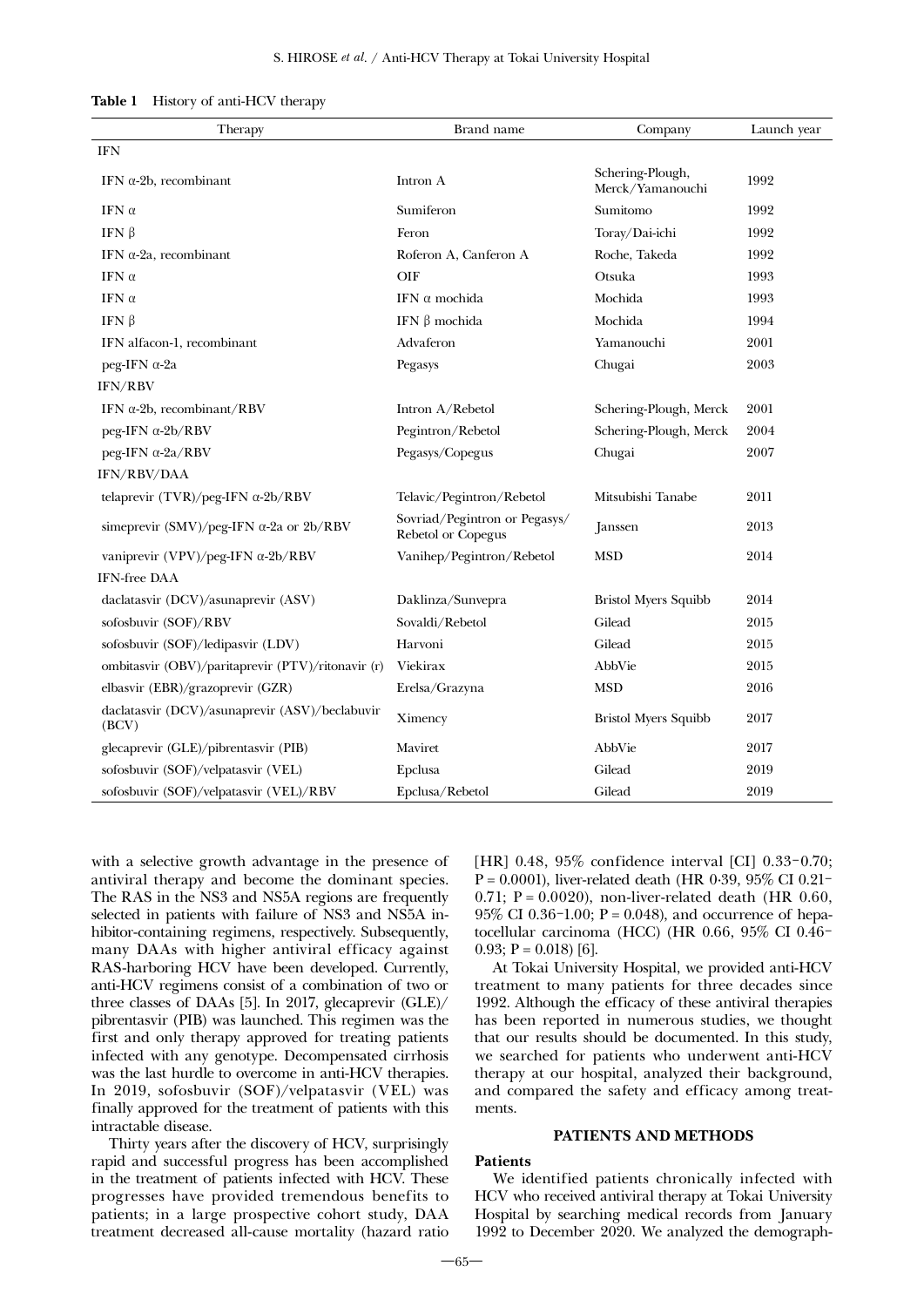

Fig. 1 Distribution of HCV serotypes and genotypes.



Fig. 2 Distribution of serum HCV concentration.

ic characteristics, efficacy, and adverse effects of the antiviral therapy. This study was approved by the Institutional Review Board for Clinical Research, Tokai University (21R-017).

# RAS analysis

RAS was analyzed in a nationwide study conducted by Drs. Izumi and Kurosaki [7].

# Statistical analysis

Numerous and dichotomous variables were evaluated using Student's t-test and Chi-square test, respectively. Statistical significance was set at  $p < 0.05$ .

# **RESULTS**

#### Patient characteristics

We identified 1299 patients chronically infected with HCV who received antiviral therapy at least once. HCV serotypes were determined in 1285 patients (98.9%). Serotype 1 was dominant (53%), and 36% of the patients were infected with genotype 2 (Fig. 1). Serotypes were undeterminable in the remaining patients (11%). HCV genotyping was performed in 507 patients. In genotype 1, the majority was genotype 1b (96%), while 1a was observed in a small proportion of patients (4%). A mixture of 1a and 1b was detected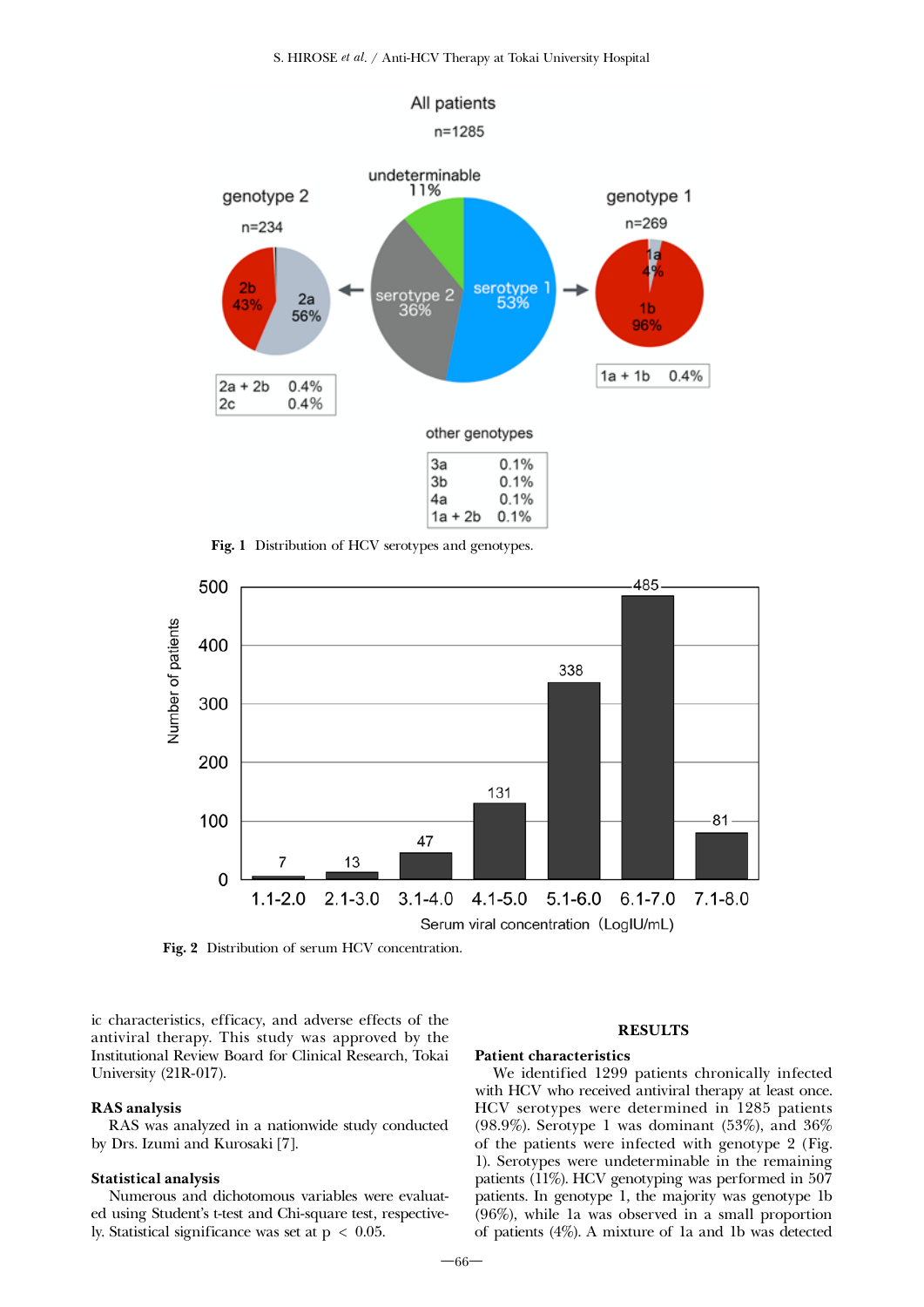

Fig. 3 Results of antiviral therapies.

in one patient. In genotype 2, 56% and 43% of the patients were infected with 2a and 2b, respectively. A mixture of  $2a + 2b$  and  $2c$  was found in one patient each. The other genotypes detected were 3a, 3b, 4a, and a mixture of 1b + 2b.

Although the serotype was coincident with the genotype in most patients, few cases (0.4%) revealed discordant results; Two and two serotype 1 patients turned out to be infected with genotype 2a and 2b, respectively, and a serotype 2 patient was genotype 1b positive.

Serum HCV RNA levels were determined in 1102 patients (84.8%) of the 1299 patients (Fig. 2). The median (min-max) value was 6.1 (1.6-8.0) LogIU/ mL. Most patients  $(82.1\%)$  had a high viral load ( $> 5.0$ ) LogIU/mL). When analysis was performed according to genotype, the serum viral load was similarly high in patients with genotype 1a  $(6.2 \pm 0.7)$  [mean  $\pm$  standard deviation] LogIU/mL), 1b (6.1  $\pm$  1.0), and 2b (6.2 ± 1.0), whereas it was significantly lower in those with genotype 2a  $(5.8 \pm 1.2, P < 0.001)$ .

Next, we analyzed the source of HCV infection. The distinct infection source was unclear in most cases; however, 65 patients (5.1%) had a history of post-transfusion hepatitis. A substantial proportion of patients with genotype 2a (6.8%) and 2b (9%) had a history of illicit drug use, and the percentages were significantly higher than those with genotype 1a (0%) and 1b (2.3%). In 10 patients infected with genotype 1a, four (40%) suffered from hemophilia A and one (10%) was an HIV-co-infected men who have sex with men (MSM).

A total of 912 of 1299 patients underwent IFNbased therapy as the first antiviral therapy, of which 37.8% achieved SVR (Fig. 3). The remaining 387 patients received IFN-free DAA therapy as the first antiviral therapy, and 88.1% achieved SVR. Of the 614 patients who did not achieve SVR after the first antiviral therapy, 326 patients received a second therapy; IFN-based and IFN-free DAA therapy for 222 and 104 patients, respectively. Of these, 184 patients attained SVR; the SVR rates were 39.6% and 92.3% for IFN-based and IFN-free DAA therapy, respectively. As such, 105 patients underwent a third therapy with an SVR rate of 42.5% and 84.4% for IFN-based and IFN-free DAA therapy, respectively. A fourth and fifth therapy was administered to 36 and 10 patients,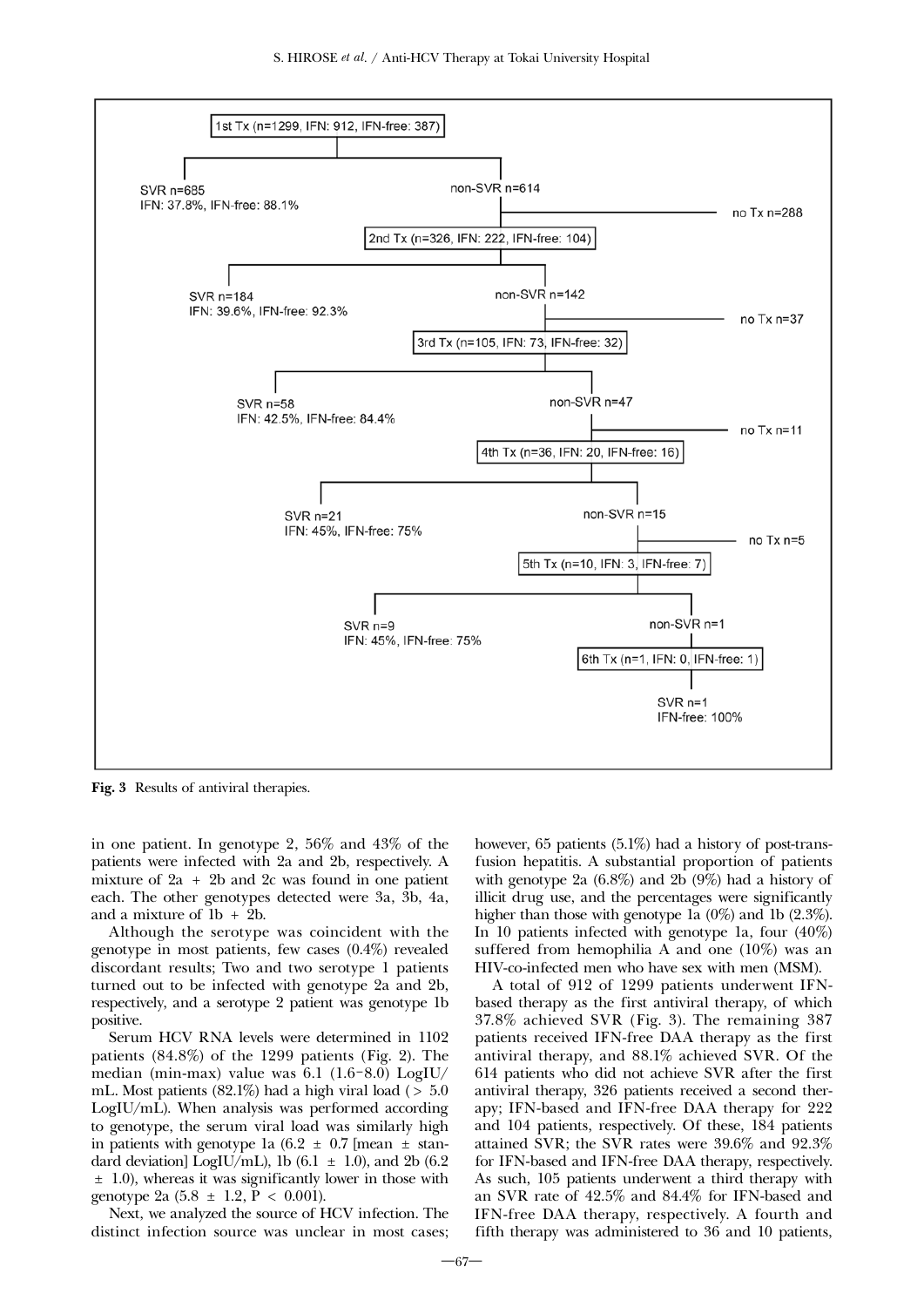









Fig. 6 Distribution of the patients who required dose reduction and termination of the treatment.

respectively. One patient received a total of six antiviral treatments, including four IFN-based and two IFNfree DAA regimens. Finally, a total of 1777 treatments were performed, and all patients who sought anti-HCV therapy achieved SVR.

Age distribution was analyzed according to the antiviral regimens (Fig. 4). The number of patients who received an IFN regimen was highest among those in their 50s, whereas it was highest among those in their 60s and 70s for Peg-IFN/RBV/DAA and IFNfree DAA regimens, respectively. The median age was highest in the IFN-free DAA regimen group. In terms of sex, males were dominant in IFN-and IFN/RBV regimens, while sex distribution was almost equal for other treatment regimens (Fig. 5). A substantial proportion of patients who received IFN-based regimens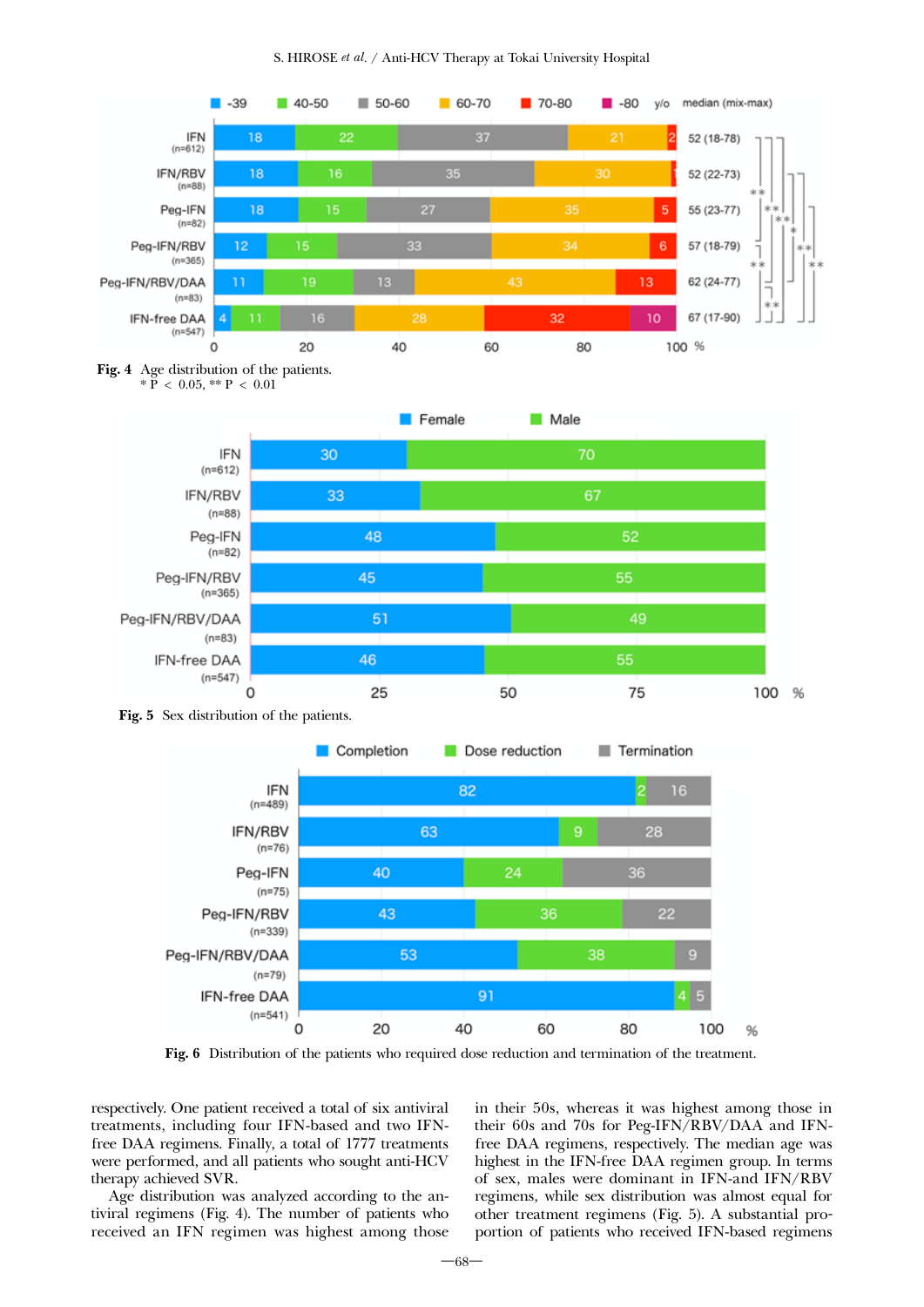

Fig. 7 SVR rates in various treatment regimens for the patients infected with genotype 1 HCV. The number in the upper portion of the graph represents the year when the relevant treatment was approved.

required dose reduction or immature termination of treatment (Fig. 6). In contrast, dose reduction and immature termination were necessary only in 4% and 5% of patients receiving IFN-free DAA regimens, respectively.

# Efficacy of various anti-HCV treatment regimens in patients infected with genotype 1 HCV

The efficacy of IFN-based regimens varies according to HCV genotype; genotype 1 is resistant to IFNbased regimens, whereas genotype 2 is sensitive to them. We investigated the efficacy of various regimens in patients infected with genotype 1 HCV (Fig. 7). Only 7% of patients achieved SVR by IFN regimens, which were introduced in 1992. The SVR rate increased stepwise by the launch of new regimens: 19%, 36%, and 51% by the IFN/RBV, Peg-IFN, and Peg-IFN/RBV regimens, respectively. In 2011, Peg-IFN/ RBV/DAA triple therapy emerged and achieved an 80% SVR rate. IFN-free DAA therapy was introduced in 2014. The first regimen, DCV/ASV, resulted in an SVR rate of 90%. Finally, SOF/RBV and GLE/PIB regimens achieved SVR rates of 95% or higher.

#### RAS

RAS was analyzed in 14 patients who failed to achieve SVR after DAA therapy. Most patients had RAS in the L31 and Y93 positions in the NS5A region (Table 2), which are well known to appear after DAA therapy failure [7]. Thirteen of 14 patients (92.9%) achieved SVR with GLE/PIB therapy. One patient had a P32 deletion variant after she failed to achieve SVR by two DAA regimens (DCV/ASV and SOF/LDV). She underwent GLE/PIB therapy but did not achieve SVR. Thereafter, she received SOF/VEL/RBV therapy for 24 weeks and finally attained SVR.

## DISCUSSION

We identified 1299 patients chronically infected with HCV who received antiviral treatment at least once, and a total of 1777 treatments were administered to these patients.

To date, eight genotypes and 86 subtypes have been reported [8]. Genotype 1 infections are the most common: 44% worldwide and 60% in high-income and middle-income countries. Genotypes 3 and 4 infections ranked second (25%) and third (15%), respectively. In Japan, the majority of patients are infected with genotype 1b  $(60\% - 70\%)$ , followed by genotype 2a  $(15\% -$ 30%) and 2b (5%-15%) [9]. The genotype distribution in our cohort was similar to that in other areas of Japan. Notably, the serotype and genotype results were discordant in five patients (0.4%). A previous study reported that discordant cases occurred in 1.4% of cases [10]. Misrecognition of the genotype may have led to treatment failure by choosing an incorrect regimen. However, the launch of a pan-genotypic regimen, GLE/PIB, will reduce treatment failure due to genotype misrecognition.

The serum viral load was significantly lower in individuals infected with genotype 2a than in those infected with genotypes 1b and 2b. These results were concordant with those of previous studies [11, 12]; however, the reason for this difference remains unclear. Hemophilia A was frequently observed (40%) in patients with genotype 1a, as previously reported [13]. This is likely attributable to the repeated use of imported factor VIII contaminated with HCV. The genotype 2 infection was more commonly associated with a history of illicit drug use than genotype 1, in accordance with a previous study [14].

Genotype 1 infections are known to be resistant to IFN-based therapies. The IFN monotherapy that was launched in 1992 exhibited an SVR rate of only 7%.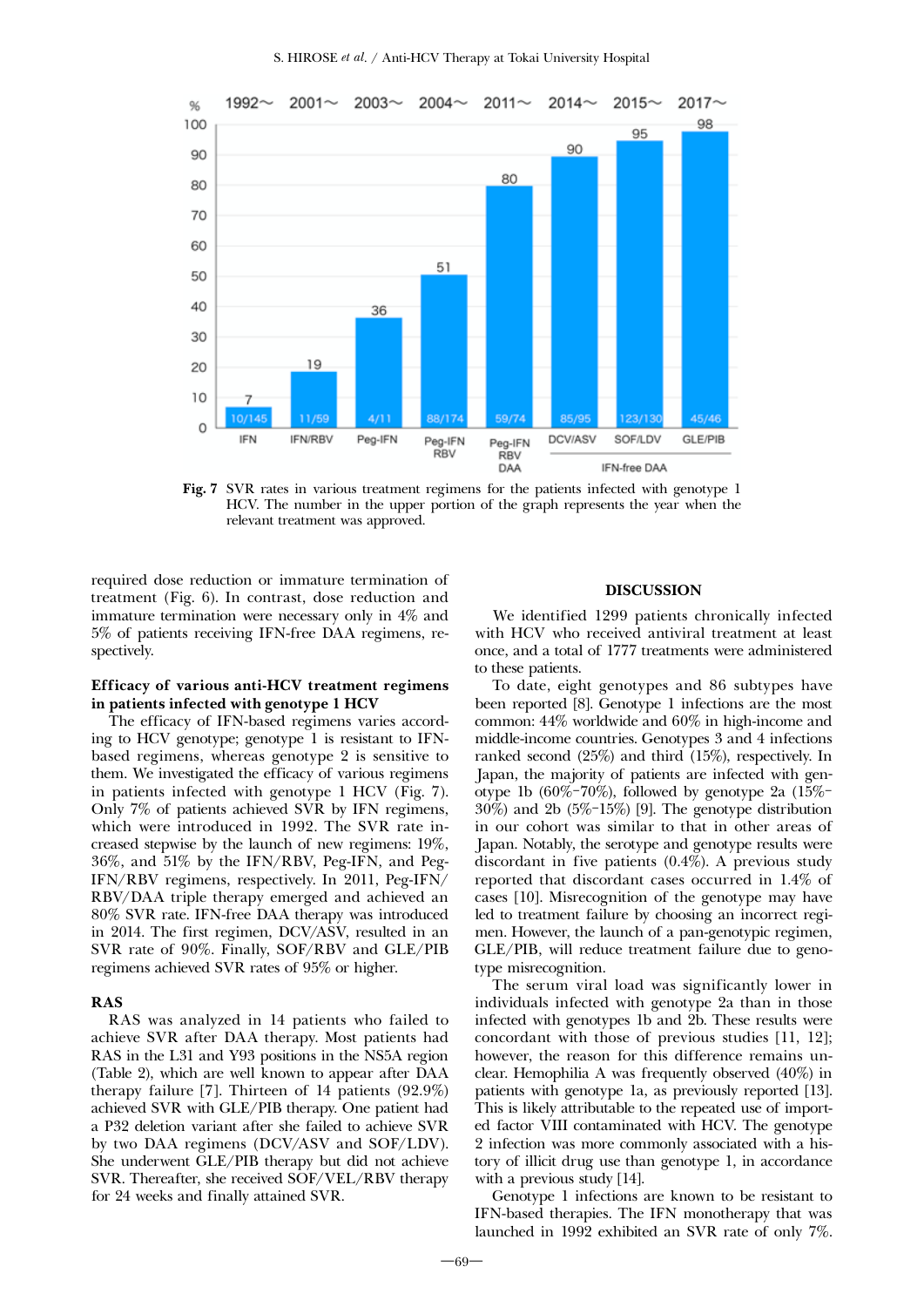| Patient          | Previous           |     |                | AA position |              |            |             |             |                 |           |           |              |                  |
|------------------|--------------------|-----|----------------|-------------|--------------|------------|-------------|-------------|-----------------|-----------|-----------|--------------|------------------|
| No.              | therapy            | Q24 | L <sub>2</sub> | <b>R30</b>  | L31          | <b>P32</b> | F37         | Q54         | P <sub>58</sub> | Q62       | A92       | Y93          | Outcome          |
| 1                | DCV/ASV            |     |                |             | M            |            | L           |             |                 |           |           | H            | <b>SVR</b>       |
| $\overline{2}$   | DCV/ASV            |     |                |             | $\rm L/V$    |            | L           | H           |                 |           |           | H            | <b>SVR</b>       |
| $\boldsymbol{3}$ | DCV/ASV            |     |                |             |              |            | L           |             | ${\bf S}$       |           |           | $\mathsf{C}$ | <b>SVR</b>       |
| $\overline{4}$   | DCV/ASV            |     |                |             | $\mathbf{V}$ |            | L           | H           |                 | ${\bf E}$ |           | H            | <b>SVR</b>       |
| 5                | DCV/ASV            |     |                |             | $\mathbf{V}$ |            | $\mathbf I$ | H           |                 |           |           | H            | <b>SVR</b>       |
| 6                | DCV/ASV            |     |                | R/H/Q       | M            |            | L           | H           |                 |           | ${\bf S}$ | H            | <b>SVR</b>       |
| 7                | DCV/ASV            | K   | M              | $\cal{Q}$   | I/V          |            |             | Q/H         |                 |           |           | Y/H          | <b>SVR</b>       |
| 8                | DCV/ASV            |     |                |             |              |            | L           | H           |                 |           | T         |              | <b>SVR</b>       |
| 9                | SOF/LDV            |     |                | Q           |              |            |             | Y           | ${\bf S}$       |           |           | H            | <b>SVR</b>       |
| $10\,$           | SOF/LDV            |     |                |             | M            |            | L           |             |                 |           |           | H            | <b>SVR</b>       |
| 11               | SOF/LDV            |     |                |             | M            |            | I           |             |                 |           |           | H            | <b>SVR</b>       |
| 12               | SOF/LDV            |     |                |             | M            |            |             | C/Y         |                 |           |           | H            | <b>SVR</b>       |
| 13               | DCV/ASV<br>SOF/LDV |     | $\mathbf M$    |             |              |            | L           | $\mathbf Y$ |                 | ${\bf E}$ |           | H            | <b>SVR</b>       |
| 14               | DCV/ASV<br>SOF/LDV |     |                |             | L/F          | del        | $\rm F/L$   |             |                 |           |           |              | $\mbox{Non-SVR}$ |

Table 2 Resistance-associated substitutions in the NS5A region detected in patients who failed to achieve SVR after previous IFN-free DAA therapies and underwent glecaprevir/pibrentasvir therapy

DCV/ASV: daclatasvir + asunaprevir, SOF/LDV: sofosbuvir + ledipasvir.

As new regimens appeared, the SVR rate for genotype 1 infections increased gradually and steadily. At present, SOF/LDV, GLE/PIB, and EBR/GZR regimens are recommended for the treatment of genotype 1 infections [5]. Moreover, SVR rates higher than 95% were achieved with these regimens in our cohort.

Most patients who underwent IFN or IFN/RBV regimens were males, and they were younger than those with other regimens. On the other hand, those who received DAA regimens were significantly older. Elderly people, especially females, might have avoided IFN-based therapies because of their severe adverse effects and waited for DAA with milder adverse effects. In addition, the accumulation of patients who failed to antiviral therapies appears to have pushed up their age.

Failure of DAA therapies generates RAS. L31 and Y93 are popular AA positions where RAS occurs. In our cohort, such RAS was observed in 13 (92.9%) of 14 patients who failed to achieve SVR by DCV/ASV and/or SOF/LDV regimens. Fortunately, most of these patients achieved SVR by GLE/PIB therapy, whereas one patient who had P32del RAS did not attain SVR by GLE/PIB therapy. This patient achieved SVR after 24 weeks of SOF/VEL/RBV therapy. HCV with the P32del RAS is reported to be resistant to GLE/PIB therapy [7, 15]. The most recently approved regimen, SOF/VEL/RBV, showed considerable efficacy in this type of RAS; 4 of 5 (80%) patients achieved SVR [16]. Finally, all patients who sought antiviral therapy achieved SVR in our cohort.

The overall mortality rate and occurrence of HCC will decrease with the achievement of SVR. However, the risk of HCC still remains. Therefore, careful monitoring is required in these patients.

This study has limitations. First, the analysis was performed retrospectively in a single institution.

Therefore, our results might be unable to be generalized. Second, although HCV serotype was determined in most patients, genotyping was performed in less than 40% of patients. Lack of genotype data could lead to HCV misclassification and induction of wrong treatment regimens, although the cases with inconsistent results were rare (0.4%).

We have documented the results of anti-HCV therapy at our hospital over 30 years. In the early stages of anti-HCV therapy, we struggled to treat patients. The efficacy of antiviral therapies was far from sufficient despite the unavoidable severe adverse effects, and many patients who waited for more effective treatments with milder adverse effects died of liver cirrhosis or HCC. However, the advent of DAA has completely changed the landscape of anti-HCV therapy. Nowadays, almost every patient who seeks therapy is able to eliminate the virus from the body by taking DAA pills for 8 or 12 weeks.

# ACKNOWLEDGEMENTS

We thank all patients who received anti-HCV therapy at our hospital. We dedicate this paper to the deceased physicians who worked in the liver section of our department: Drs. Tetsuya Mine, Masaru Itakura, Takuji Yamada, and Chikashi Muramatsu. We also thank all physicians who were involved in the antiviral therapy: Drs. Atsushi Nakano, Naruhiko Nagata, Yasuhisa Shibayama, Mitsuru Wasada, Mitsuyuki Watanabe, Yuhaku Okazaki, Katsumi Hosoi, Kazuya Kawazoe, Junzo Uchiyama, Fumitoshi Morino, Fuminori Kobayashi, Hirokazu Shiozawa, Junichiro Kamochi, Sei-ichiro Kojima, Shigeyuki Motegi, Jun Doi, Makoto Numata, Kaori Mochizuki, Chisato Odagiri, Reiko Nagaoka, Fusao Ogasawara, Hiroyuki Nakamura, and Kazuya Anzai.